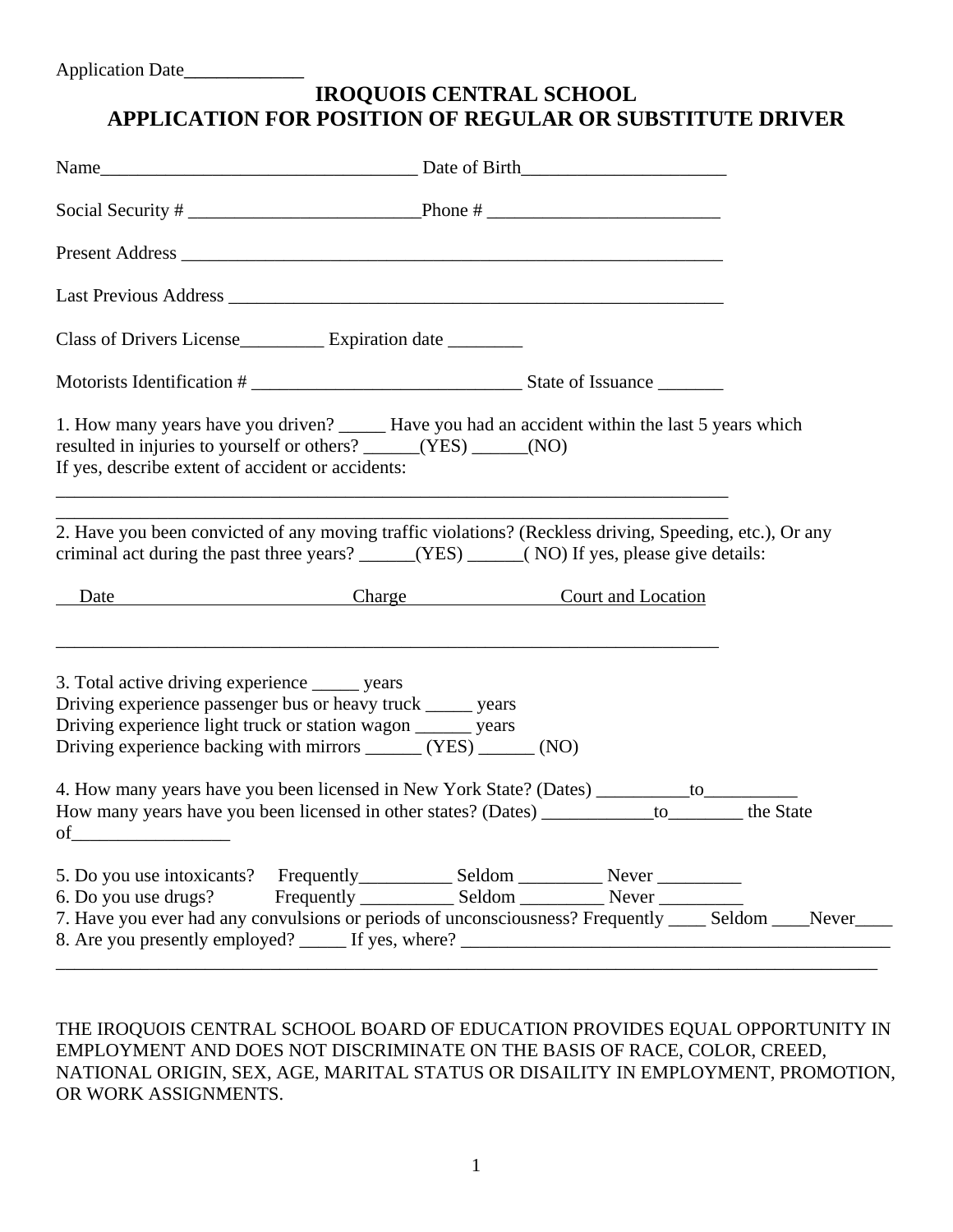|                                              | 9. Have you ever been released or asked to resign from a position? _______(YES) ______(NO)                                                                                                                                                                                                                                 |                   |              |
|----------------------------------------------|----------------------------------------------------------------------------------------------------------------------------------------------------------------------------------------------------------------------------------------------------------------------------------------------------------------------------|-------------------|--------------|
|                                              | 10. List employment, in consecutive order for the past ten years:<br>Employer's Name Address Dates Dates                                                                                                                                                                                                                   |                   | Phone #      |
|                                              |                                                                                                                                                                                                                                                                                                                            |                   |              |
|                                              |                                                                                                                                                                                                                                                                                                                            |                   |              |
|                                              | 11. Have you ever attended a Bus Driver Training Course? _______ (YES) ______ (NO)                                                                                                                                                                                                                                         |                   |              |
|                                              | Other such courses _______ (YES) ______ (NO) If yes, give date, place and duration of each course:<br>,我们也不能在这里的人,我们也不能在这里的人,我们也不能在这里的人,我们也不能在这里的人,我们也不能在这里的人,我们也不能在这里的人,我们也不能在这里的人,我们也                                                                                                                                    |                   |              |
|                                              | Did you receive a certificate? _______ (YES) ______ (NO)                                                                                                                                                                                                                                                                   |                   |              |
| Have you previously worked for the District? |                                                                                                                                                                                                                                                                                                                            |                   |              |
| <b>REFERENCES:</b><br>you have chosen.       | ,我们也不能在这里的时候,我们也不能在这里的时候,我们也不能在这里的时候,我们也不能会在这里的时候,我们也不能会在这里的时候,我们也不能会在这里的时候,我们也不<br>List three (3) people who are not related to you either by blood or marriage, pertaining to your moral character<br>and reliability. These references must be attached to this application in the form of statements from three people |                   |              |
| <b>NAME</b>                                  | <b>ADDRESS</b>                                                                                                                                                                                                                                                                                                             | OFFICIAL POSITION | <b>PHONE</b> |
|                                              |                                                                                                                                                                                                                                                                                                                            |                   |              |
|                                              |                                                                                                                                                                                                                                                                                                                            |                   |              |